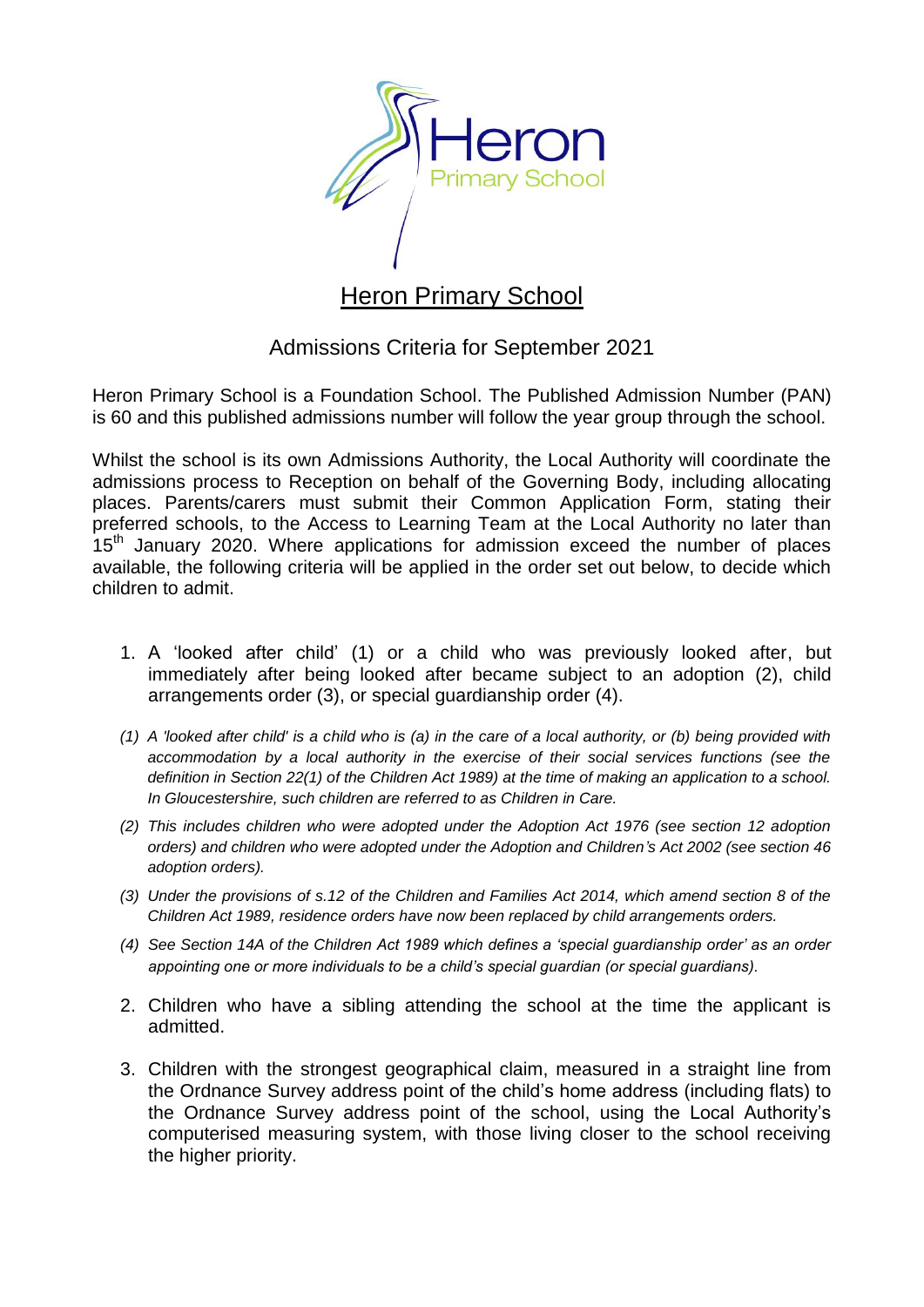We define siblings as a brother or sister, half-brother or sister, adopted brother or sister, step brother or sister, or the child of the parent's/carer's partner as well as children who are brought together as a family by a same sex civil partnership, and in every case, the child must be living in the same family unit at the same address, at the time of allocation.

In the event of oversubscription in either criterion 1 or 2 above, criterion 3 (the strongest geographical claim based on straight line distance) will be used to determine which child is offered a place, with the child living closer to the school receiving the higher priority.

In the event of a tie between two or more children when applying criterion 3 (strongest geographical claim based on a straight line distance), where there are not enough places available to offer all children a place at the school, a process of random allocation will be followed by the school as its own Admissions Authority. This will be in the form of a manual process which is overseen by the Local Authority as an independent party. Where twins or children from multiple births are part of a random allocation process, they will be considered as one applicant

## **Children with Special Educational Needs**

Children who have an Education Healthcare Plan (EHC Plan) are placed in schools through the arrangements set out in the SEN Code of Practice and not through any admission criteria. Governing bodies are required by Section 324 of the Education Act 1996 to admit a child with an EHC Plan that names that particular school. Parents of children with EHC Plans should contact their child's casework officer for any further information. Children who have an EHC Plan naming a school will be allocated a place even if that school is full.

**Admission of Summer Born Children for Reception Entry for Heron Primary School**

The Governing Body of Heron Primary School acknowledges that parents/carers of "summer born" children (born between 1 April and 31 August) may request to start the Reception Class of a school a whole academic year later. The Governing Body will make the decision on behalf of Heron Primary School. We follow the Local Authority process, which states that parents can only apply for a Reception place at a school once and must apply for a place during the standard application process timeline for their chronological year group, stating their reasons for requesting deferred entry to the following year. The Governing Body will decide whether the deferred entry can be approved for the school.

#### **Normal Admission Round**

The term 'normal admissions round' refers to all applications for admission to the main year of entry of the school i.e. Reception for Infant and Primary Schools. Applications made during the normal admissions round will be made in advance of the academic year in which the child is due to start school. Children are entitled to a full-time place, however they may attend part-time, or defer the date that they are admitted into the school to later in the school year, but not beyond the point at which they reach compulsory school age.

## **Waiting Lists**

If the school is oversubscribed in Reception, a waiting list will be held until the end of the second school term, based on the 6 term school year (i.e. until the December holiday break). The waiting list will be prioritised according to the school's oversubscription criteria.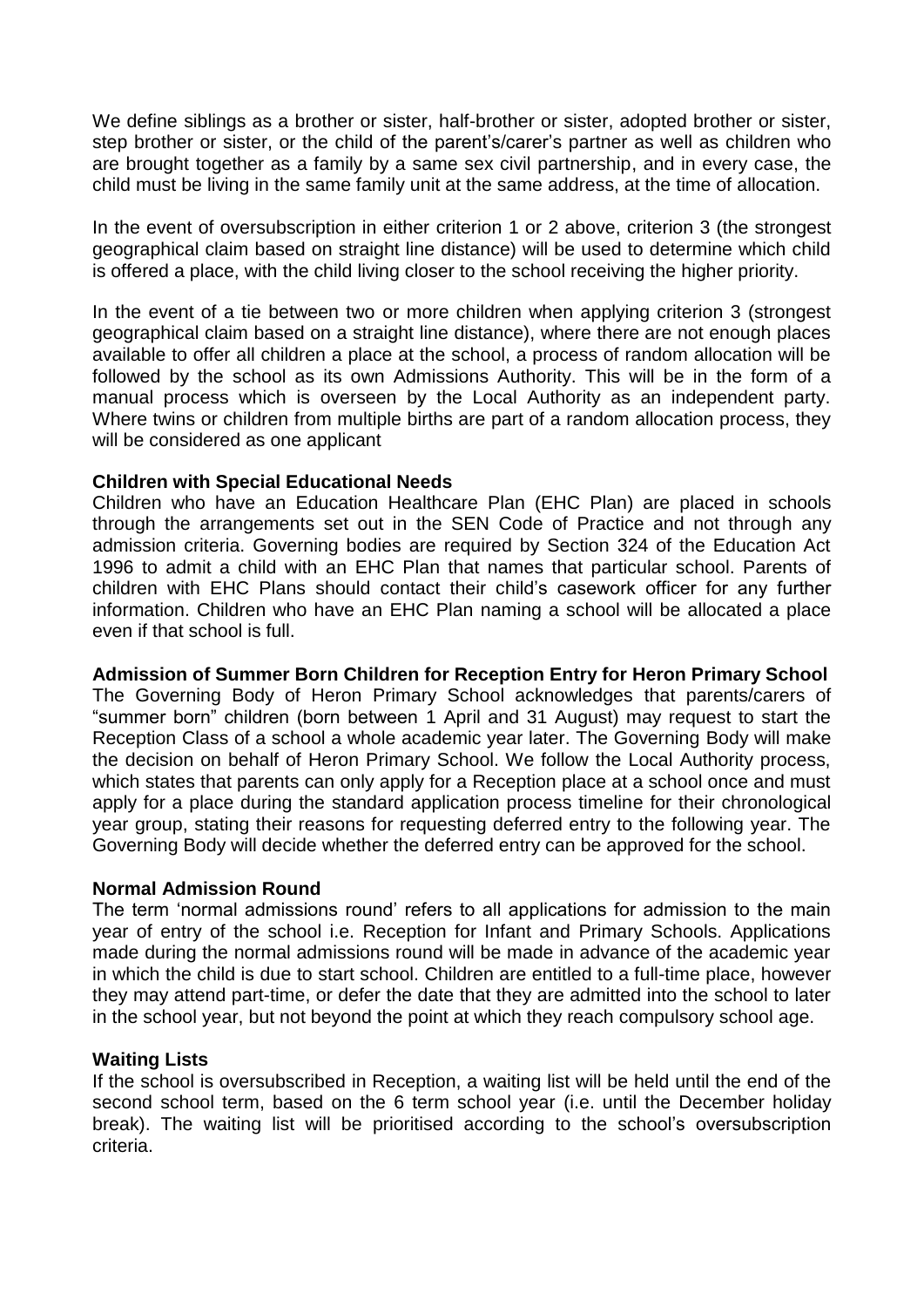## **In Year Applications**

In-year applications are all those made outside the normal round of admissions for children of compulsory school age i.e. those applications made during the academic year for a school place in Reception through to Year 6. All in-year applications for Heron Primary School should be made directly to the school. The school will consider the application within 10 working days and will send the parent/carer an offer or refusal letter, detailing the parent's/carer's right of appeal. The school will also advise the Local Authority of the outcome of all In Year Applications to ensure waiting lists are maintained centrally and pupil safeguarding is preserved.

### **Fair Access**

Heron Primary School will act within the Schools Admission Code 2014 to ensure that it follows a fair, consistent and transparent method of offering places to children whilst supporting the county-wide principle of allowing children to access a local school place. The Schools Standards & Framework Act 1998, Section 86, requires admission authorities to only refuse admission of pupils where it may compromise education to do so and therefore the School Admission Code 2014 does make some provision for admission authorities to admit above their admission number during the admissions process to meet parental demand. The Governing Body will consider all applications for a school place in line with the schools admission policy, taking individual cases into account in line with its exceeding PAN protocol – which sets out how the school will implement such flexibility in a transparent manner whilst ensuring sustainability of the whole school system.

Heron Primary School has signed up to the Local Authority's fair access protocol and will admit vulnerable children under this when requested – such children will take precedence over any waiting list held.

#### **Appeals**

Where an application for a place at the school is unsuccessful, you will have the right to appeal. You will be advised of the appeal process within your refusal letter. For applications made in the normal admission round appeals will be heard within 40 school days of the deadline for lodging appeals. For in-year applications, appeals will be heard within 30 school days of the appeal being lodged.

Appeals must be in writing addressed to the Clerk to the Appeals Panel c/o Heron Primary School, Heron Way, Abbeydale, Gloucester GL4 4BN.

Appendix 1: HERON PRIMARY SCHOOL ADMISSION ARRANGEMENTS PROTOCOL FOR PUPIL ADMITTANCE OVER PUBLISHED ADMISSION NUMBER (PAN)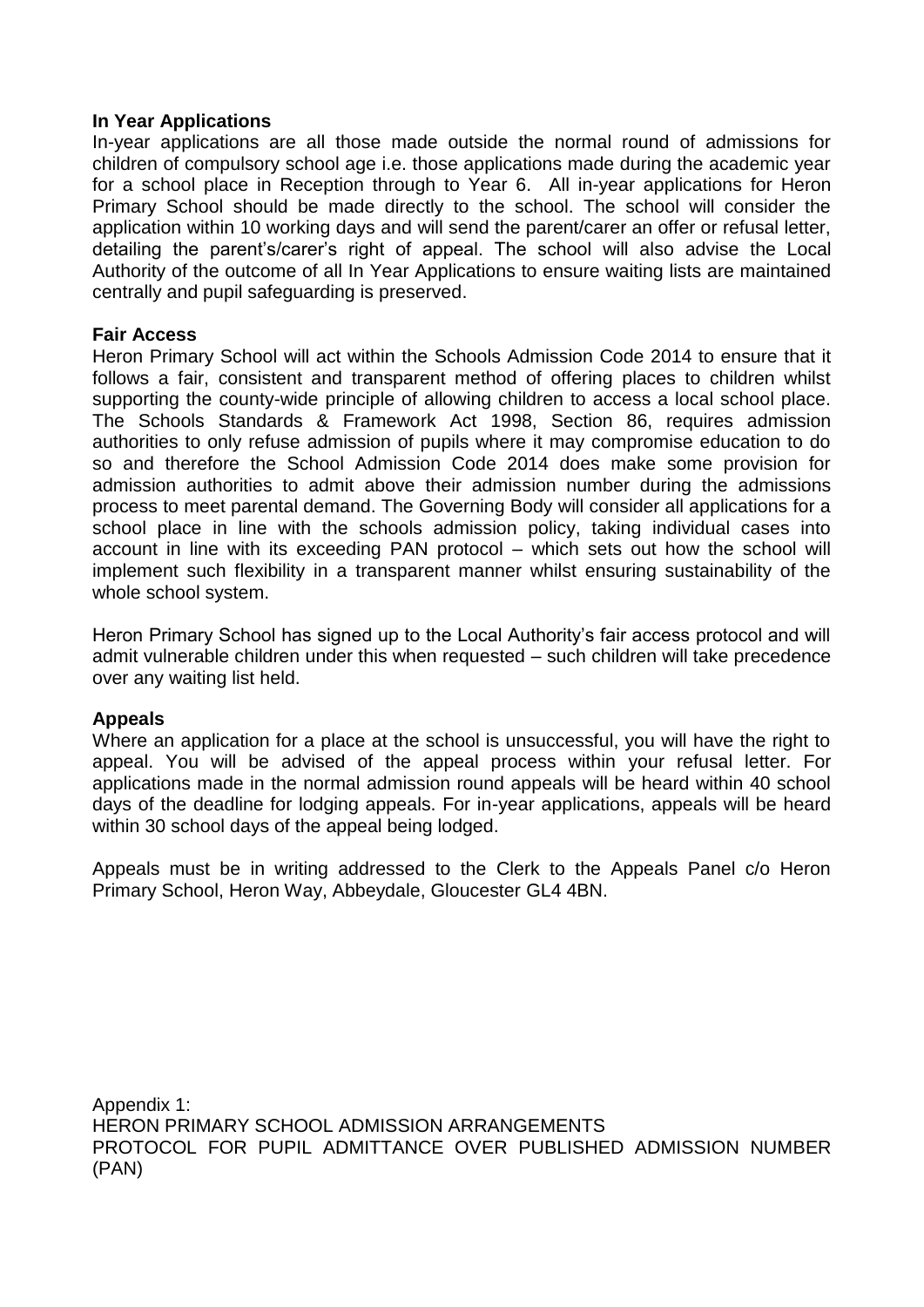Appendix 1.



## **HERON PRIMARY SCHOOL ADMISSION ARRANGEMENTS PROTOCOL FOR PUPIL ADMITTANCE OVER PUBLISHED ADMISSION NUMBER (PAN)**

## **1. BACKGROUND**

In accordance with the School Admission Code 2014 and as a Foundation School and our own admission authority, we must publish the admission number for our school in its determined admission arrangements by  $15<sup>th</sup>$  March each year. Any published admission number (PAN) must be based upon the physical capacity of the school and the overall demand for places in an area. The Published Admission Number under Section 93 of the School Standards and Framework Act for Heron Primary School is 60 pupils, for all year groups. The Published Admission Number for the school has been agreed between the County Council, the Head Teacher and the Governing body following the extensive measuring of all the school buildings.

Heron Primary School believes that admitting children in accordance with a schools published admission number is the most fair, consistent and transparent method of offering places to children and it is therefore best practice to consider a formal increase to any school's PAN should there be any changes to their physical capacity which enables them to accommodate additional pupils.

However, the School Admission Code 2014 does make provision for admission authorities to admit above their admission number during the admissions process to meet parental demand. Therefore, this protocol sets out how Heron Primary School will implement such flexibility in a transparent manner whilst ensuring that the sustainability of the whole school system is not compromised.

## **2. DECISION MAKING**

In order to ensure that Heron Primary School has the same opportunity to benefit from the increased School Admission Code flexibility as other maintained schools and academies in the county, the school is keen to support admitting places to children over their PAN. However, this protocol must be followed to ensure that all decisions are made consistently and do not unfairly disadvantage individual children or community groups.

In all cases, any decision to admit a pupil over the school's PAN must be made by the Access to Learning Team in the County Council. Whilst the standard process for in-year admissions has been delegated to individual schools, the County Council is not able to formally delegate any official decision making (most specifically offering a place to a pupil when the school has already reached its PAN, or refusing a place to a pupil when the school is under its PAN) and therefore is required to make all such decisions for them to be lawful.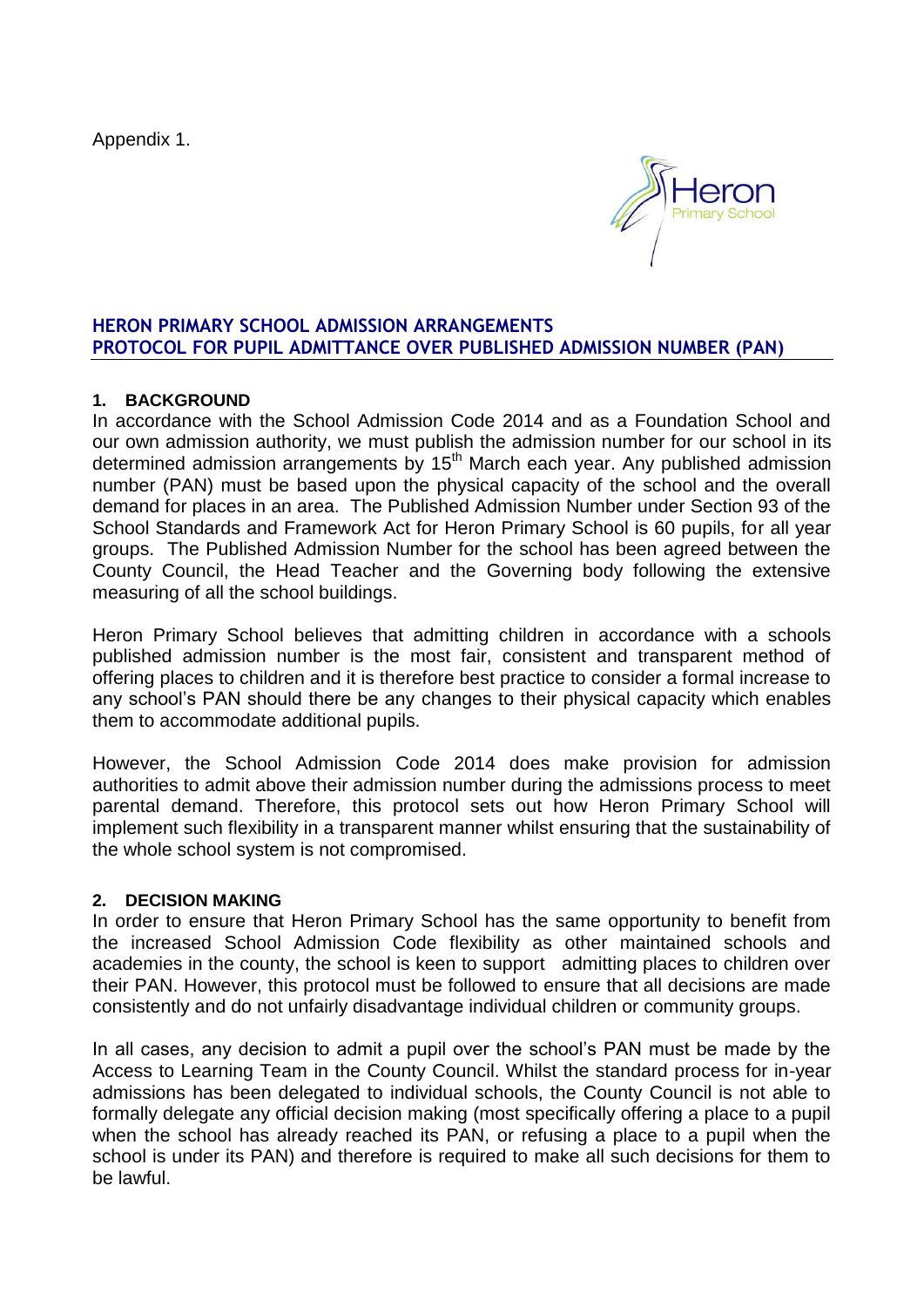Where Heron Primary School consider that they have the physical capacity to accommodate individual pupils over their PAN, and the circumstances meet the criteria of this protocol, they should approach the Access to Learning Team in the County Council to discuss the case. At no point in the process will we advise a parent, or any other party, that they are able to offer a place before this decision has been made by the County Council – any such practice would be unlawful and is likely to lead to the County Council formally removing the school place from the child to protect the integrity of the admissions process and mitigate any legal challenge from third parties.

Where the Access to Learning Team in the County Council decide that any pupil can be accommodated at Heron Primary School above its PAN, it must be able to evidence the full consideration of such cases and document rationale for its decisions to comply with admissions law and best practice requirements. In any case, where a school is oversubscribed, any pupil considered for placement above a schools PAN must be at the top of the waiting list.

Whilst predominantly associated with in-year admissions, it is anticipated that this protocol will also apply for annual admissions to schools during the normal year of entry, if demand for places exceeds local provision – however, such decisions will usually be made to inform the offers made on the national allocation day, or the County Council's subsequent offer date, to ensure that all children are treated fairly and equitably.

## **3. CRITERIA**

Section 2.15 of the School Admissions Code 2014 states that 'infant' classes (those where the majority of children will reach the age of 5, 6 or 7 during the school year) **must not** contain more than 30 pupils with a single school teacher, as defined in Section 4 of the SSFA 1998. Additional children may be admitted under limited exceptional circumstances. These children will remain an 'excepted pupil' for the time they are in an infant class or until the class numbers fall back to the current infant class size limit. The excepted children are:

- a) Children admitted outside the normal admissions round with an Education, Health and Care Plan (EHC) specifying a school;
- b) Looked after children and previously looked after children admitted outside the normal admissions round;
- c) Children admitted, after initial allocation of places, because of a procedural error made by the admission authority or local authority in the original application process;
- d) Children admitted after an independent appeals panel upholds an appeal;
- e) Children who move into the area outside the normal admissions round for whom there is no other available school within reasonable distance;
- f) Children of UK service personnel admitted outside the normal admissions round;
- g) Children whose twin or sibling from a multiple birth is admitted otherwise than as an excepted pupil;
- h) Children with special educational needs or an Education, Health and Care Plan who are normally taught in a special educational needs unit attached to the school, or registered at a special school, who attend some infant classes within the mainstream school

Therefore, the County Council will support the school in admitting children over its PAN where all of the following circumstances apply: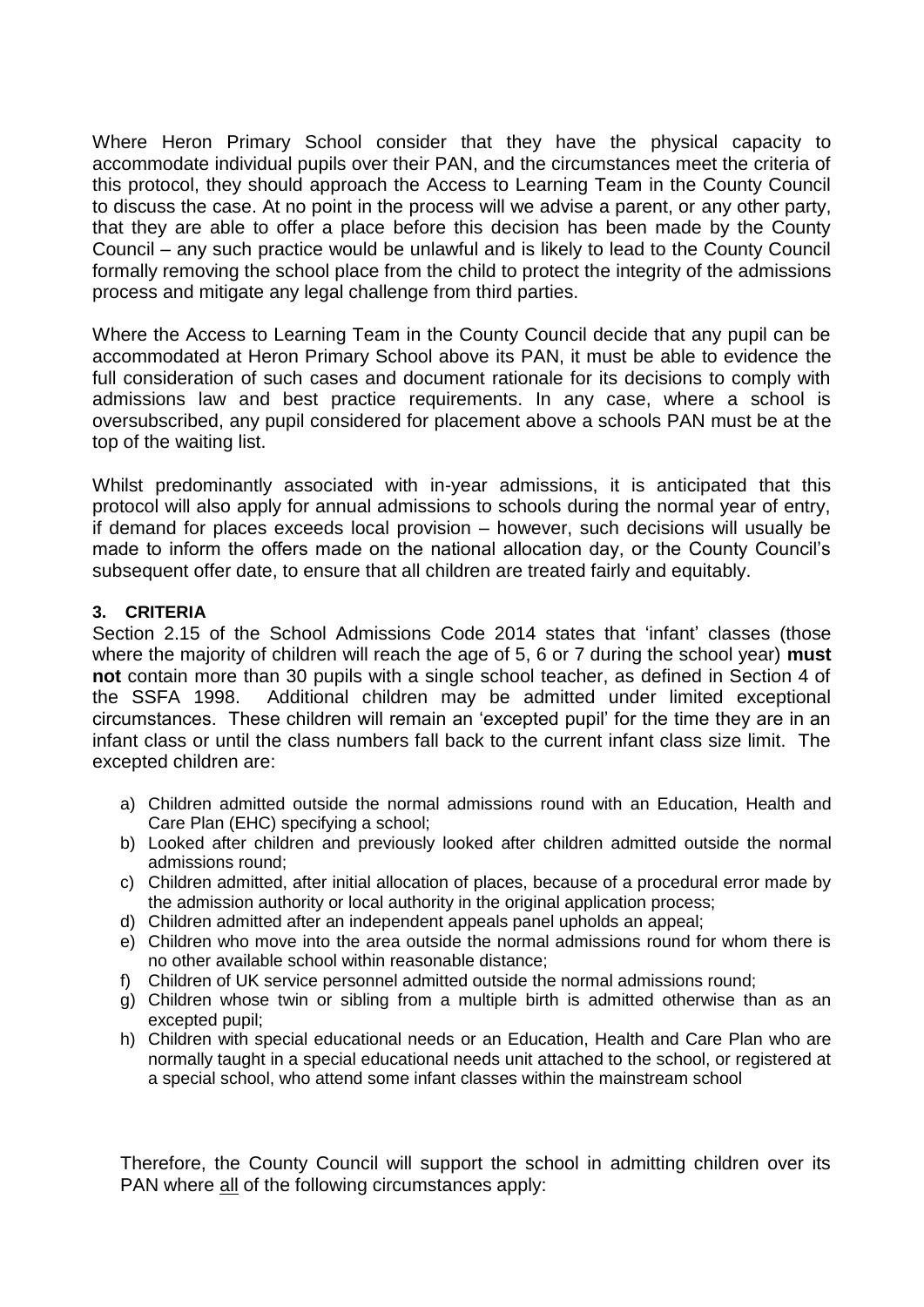- 1. The admission of the additional pupil/s would not cause the school to breach Infant Class Size Regulations<sup>1</sup> unless the pupil can be considered as an exception as defined in 2.15 of the School Admissions Code, 2014
- 2. The school has the physical capacity within current class sizes/structure and overall net capacity to accommodate the additional pupil/s<sup>1</sup>;
- 3. The school would not require any additional resources to meet pupil need<sup>1</sup>;
- 4. The admission of the additional pupil/s would not require any specific funding, nor have an adverse financial impact on the school<sup>1</sup>;
- 5. There have been no appeals for the year group in question made for a child in similar circumstances for the year group in question unless a case is considered by the Access to Learning Team of the County Council under fair access arrangements due to the child's vulnerability);
- 6. Any additional pupil/s live within the local area (i.e. within statutory walking distance<sup>2</sup>) of the school and alternative schools in the area are either also unable to accommodate them within their PAN or would necessitate an unreasonably long journey (in excess of the statutory walking distance<sup>2</sup>);
- 7. The school either has the capacity to admit additional pupils to the same year group within the next two academic years if their circumstances are considered similar to a pupil admitted over PAN, or the school is able to provide sufficient evidence to show that their capacity, resources or finances have changed so that it is not possible to admit any additional pupil/s in the future (to defend legal challenge)

<sup>1</sup> and would continue to meet this criteria even if all other year groups in the school were *at their PAN (i.e. a school cannot exceed its PAN in one year group on the basis that another year group is undersubscribed).*

*2 the statutory walking distance is 2 miles for children aged less than 8 years old and 3 miles for children older than this. Distances are measured using the shortest available pedestrian route along which a child can walk in reasonable safety.*

The same criteria will also be used to consider the in-year admittance of a child from a service family above a school's PAN, with the exception of criterion 1 and 5 - as the School Admissions Code 2014 provides additional flexibility for service families (not including Crown Servants) within these categories.

In accordance with the School Admissions Code 2014, whilst the County Council will be mindful of above criteria (with the exception of criterion 1 and 5) it is expected that looked after children, and previously looked after children, will be admitted to the school requested unless there are significant concerns about the appropriateness or capacity of the school to meet their needs.

Whilst the Head Teacher and Chair of Governors of the school will be required to provide their opinion as to whether any case meets the criteria above, the final decision on whether this protocol can be applied in any particular case will rest with officers of the County Councils Access to Learning Team.

On occasions where the school has capacity to meet some, but not all, of its demand for school places within a particular year group, all admission applications will be refused and cases will be decided by an independent appeal panel where the application is pursued by the parent.